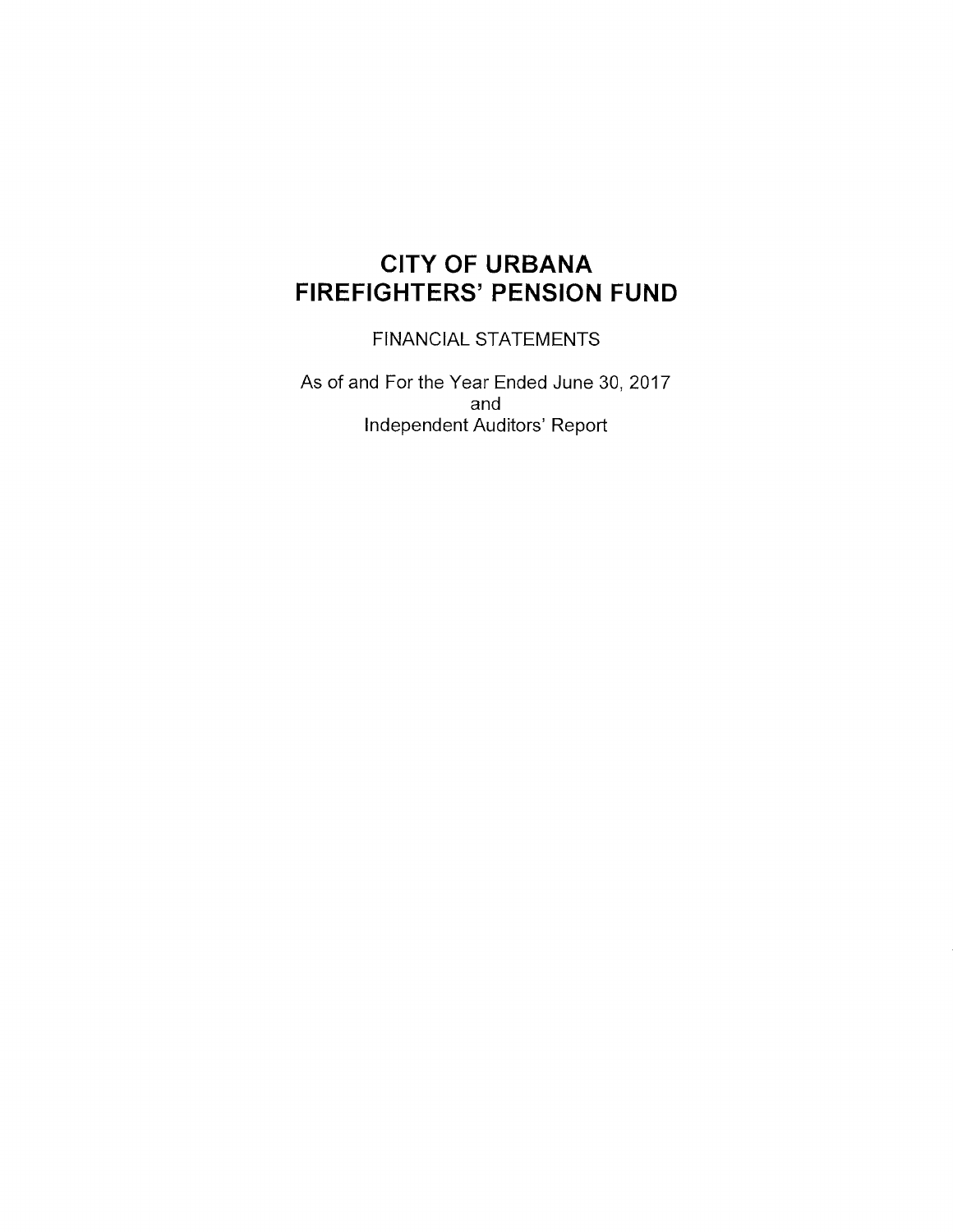# **CITY OF URBANA FIREFIGHTERS' PENSION FUND**  TABLE OF CONTENTS As of June 30, 2017

# PAGE

| <b>FINANCIAL STATEMENTS</b>                           |     |
|-------------------------------------------------------|-----|
|                                                       | 3   |
|                                                       | 4   |
|                                                       | 5   |
| <b>REQUIRED SUPPLEMENTARY INFORMATION (UNAUDITED)</b> |     |
|                                                       | -12 |
|                                                       | 13  |
|                                                       | 15  |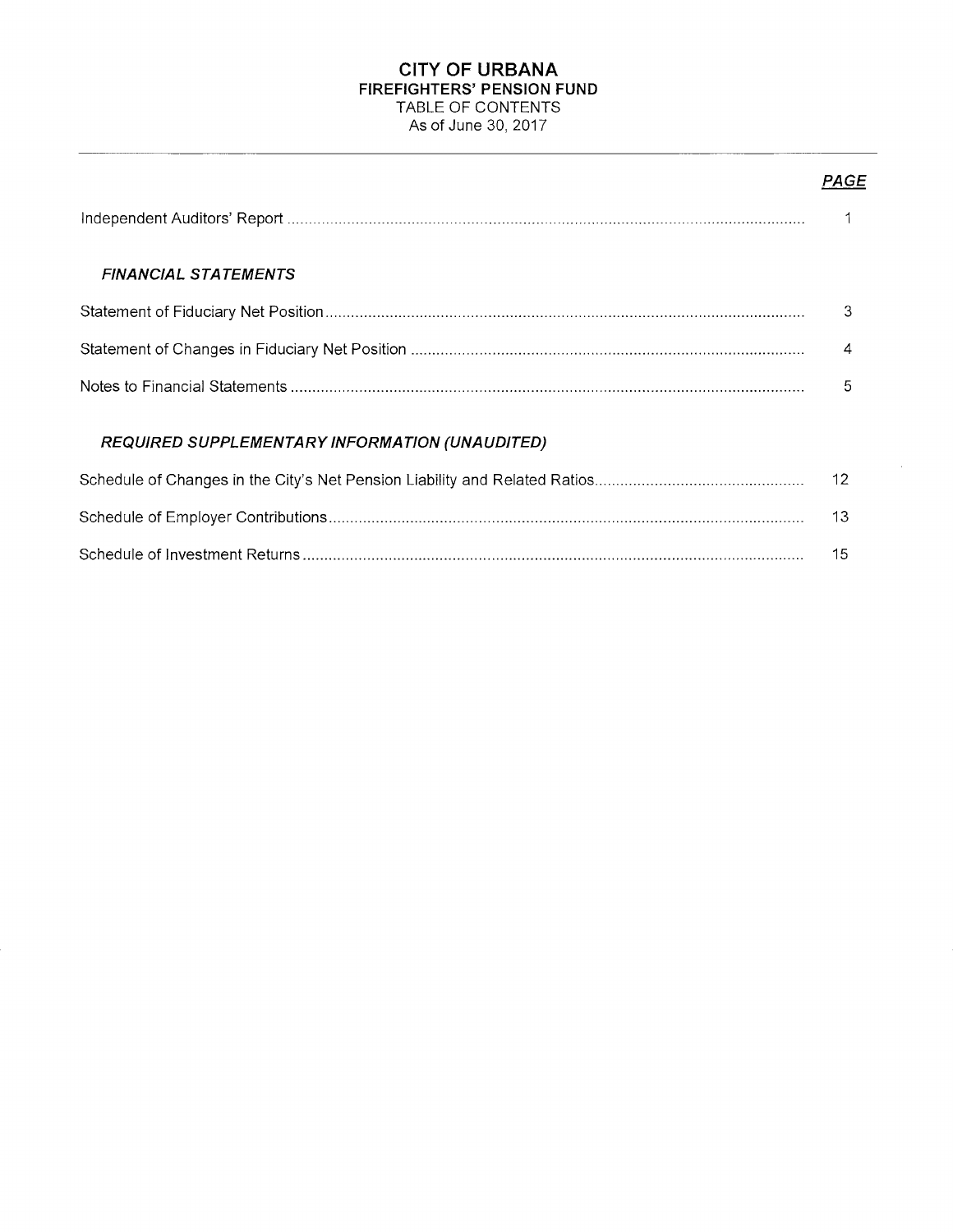

# INDEPENDENT AUDITORS' REPORT

To the Honorable Mayor and Members of the City Council City of Urbana Firefighters' Pension Fund Urbana, Illinois

#### **Report on the Financial Statements**

We have audited the accompanying financial statements of the City of Urbana Firefighters' Pension Fund, a pension trust fund of the City of Urbana, as of and for the year ended June 30, 2017, and the related notes to the financial statements, which collectively comprise the City of Urbana Firefighters' Pension Fund's basic financial statements as listed in the table of contents.

#### **Management's Responsibility for the Financial Statements**

Management is responsible for the preparation and fair presentation of these financial statements in accordance with accounting principles generally accepted in the United States of America; this includes the design, implementation, and maintenance of internal control relevant to the preparation and fair presentation of financial statements that are free from material misstatement, whether due to fraud or error.

#### **Auditors' Responsibility**

Our responsibility is to express an opinion on these financial statements based on our audit. We conducted our audit in accordance with auditing standards generally accepted in the United States of America. Those standards require that we plan and perform the audit to obtain reasonable assurance about whether the financial statements are free from material misstatement.

An audit involves performing procedures to obtain audit evidence about the amounts and disclosures in the financial statements. The procedures selected depend on the auditors' judgment, including the assessment of the risks of material misstatement of the financial statements, whether due to fraud or error. In making those risk assessments, the auditor considers internal control relevant to the City of Urbana Firefighters' Pension Fund's preparation and fair presentation of the financial statements in order to design audit procedures that are appropriate in the circumstances but not for the purpose of expressing an opinion on the effectiveness of the City of Urbana Firefighters' Pension Fund's internal control. Accordingly, we express no such opinion. An audit also includes evaluating the appropriateness of accounting policies used and the reasonableness of significant accounting estimates made by management, as well as evaluating the overall presentation of the financial statements.

We believe that the audit evidence we have obtained is sufficient and appropriate to provide a basis for our audit opinion.

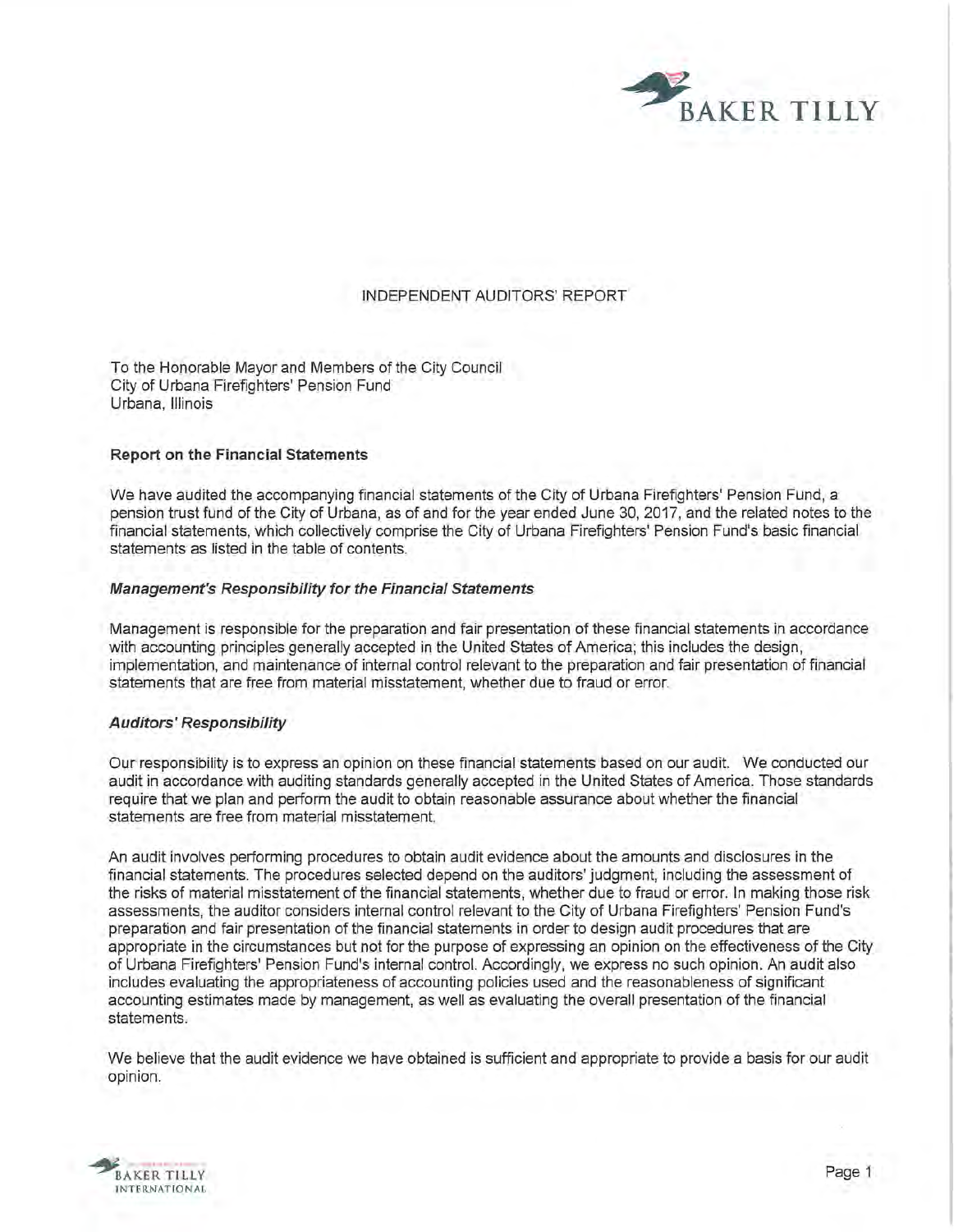To the Honorable Mayor and Members of the City Council City of Urbana Firefighters' Pension Fund

# **Opinion**

In our opinion, the financial statements referred to above present fairly, in all material respects, the financial position of the City of Urbana Firefighters' Pension Fund as of June 30, 2017, and the changes in financial position for the year then ended in accordance with accounting principles generally accepted in the United States of America.

# **Other Matter**

# Required Supplementary Information

Accounting principles generally accepted in the United States of America require that the required supplementary information as listed in the table of contents be presented to supplement the basic financial statements. Such information, although not a part of the basic financial statements, is required by the Governmental Accounting Standards Board who considers it to be an essential part of financial reporting for placing the basic financial statements in an appropriate operational, economic, or historical context. We have applied certain limited procedures to the required supplementary information in accordance with auditing standards generally accepted in the United States of America, which consisted of inquiries of management about the methods of preparing the information and comparing the information for consistency with management's responses to our inquiries, the basic financial statements, and other knowledge we obtained during our audit of the basic financial statements. We do not express an opinion or provide any assurance on the information because the limited procedures do not provide us with sufficient evidence to express an opinion or provide any assurance.

Management has omitted management's discussion and analysis that accounting principles generally accepted in the United States of America require to be presented to supplement the basic financial statements. Such missing information, although not a part of the basic financial statements, is required by the Governmental Accounting Standards Board who considers it to be an essential part of financial reporting for placing the basic financial statements in an appropriate operational, economic, or historical context. Our opinion on the basic financial statements is not affected by this missing information.

Baker Tilly Virchaw Krause, LLP

Oak Brook, Illinois December 20, 2017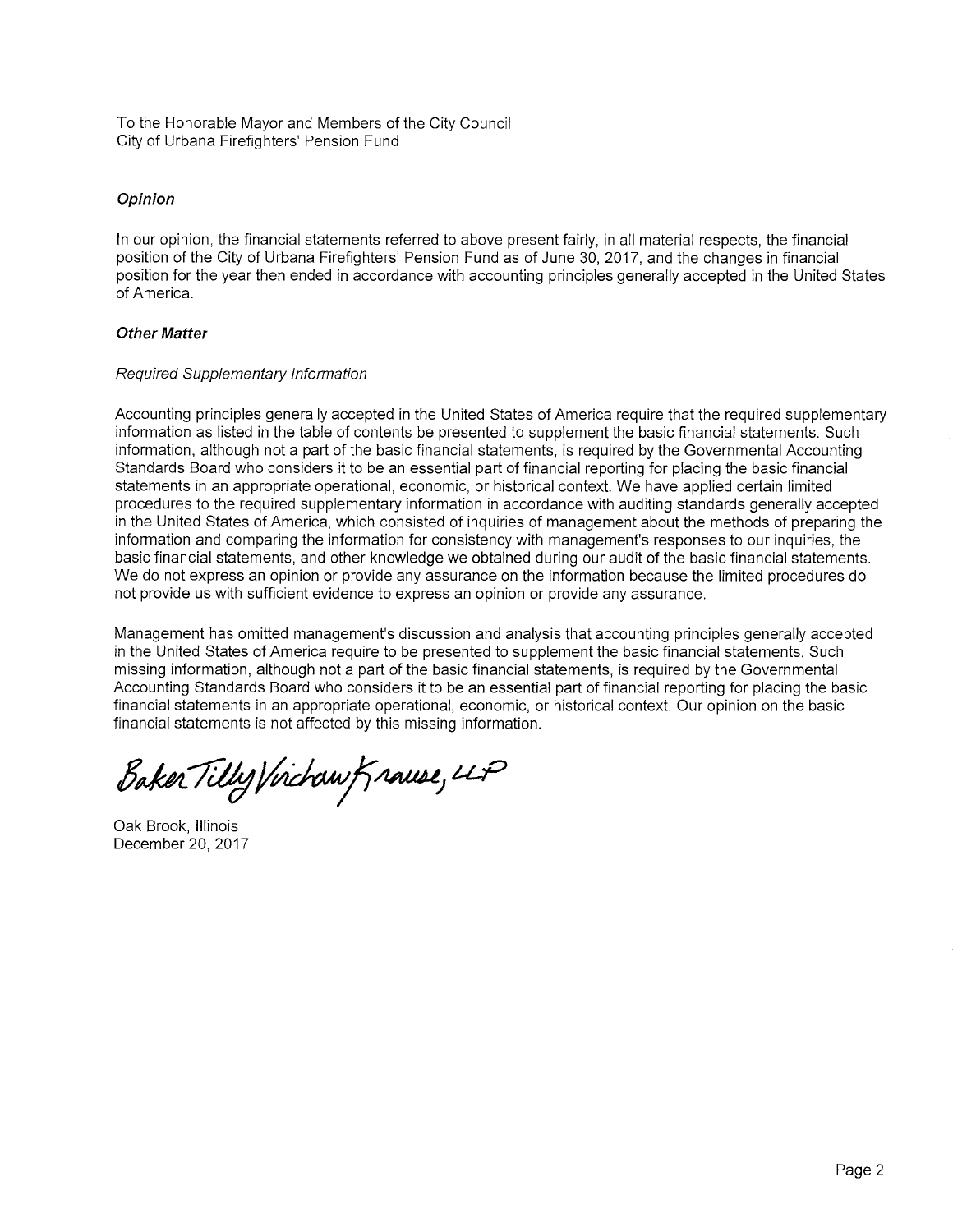# **CITY OF URBANA**

# **FIREFIGHTERS' PENSION FUND**

# STATEMENT OF FIDUCIARY NET POSITION

As of June 30, 2017

| <b>Assets</b>                         |                  |
|---------------------------------------|------------------|
| Cash and cash equivalents             | \$<br>825,434    |
| Investments:                          |                  |
| Certificates of deposit               | 2,344,788        |
| Money market mutual funds             | 103,378          |
| U.S. government and agency securities | 10,723,019       |
| Mutual funds                          | 30,014,870       |
| Corporate bonds                       | 1,744,810        |
| Municipal bonds                       | 318,204          |
|                                       |                  |
| Receivables:                          |                  |
| Accrued interest                      | 32,898           |
|                                       |                  |
| <b>Total Assets</b>                   | 46,107,401       |
|                                       |                  |
| <b>Liabilities</b>                    |                  |
| Accounts payable                      | 1,680            |
|                                       |                  |
| <b>Total Liabilities</b>              | 1,680            |
|                                       |                  |
| <b>Net Position</b>                   |                  |
| Net position restricted for pensions  | \$<br>46,105,721 |
|                                       |                  |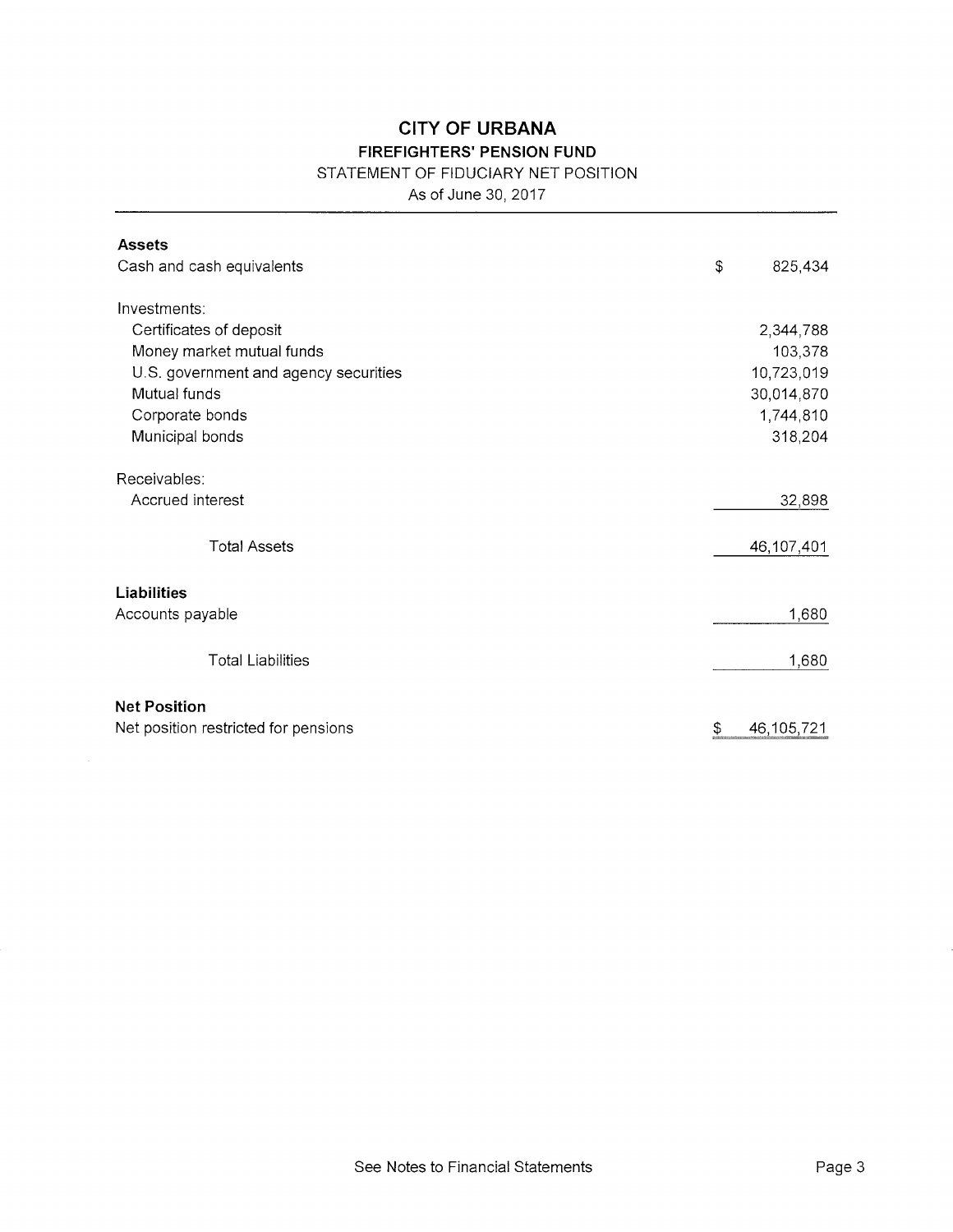# **CITY OF URBANA**

# **FIREFIGHTERS' PENSION FUND**

# STATEMENT OF CHANGES IN FIDUCIARY NET POSITION

For the Year Ended June 30, 2017

| <b>Additions</b>                                                                           |                     |
|--------------------------------------------------------------------------------------------|---------------------|
| Employer contributions                                                                     | \$<br>972,622       |
| Employee contributions                                                                     | 402,966             |
| Total contributions                                                                        | 1,375,588           |
| Investment income                                                                          | 1,339,486           |
| Net appreciation in fair value of investments                                              | 4,005,948           |
| Less: investment expenses                                                                  | (18, 365)           |
| Net investment income                                                                      | 5,327,069           |
| <b>Total Additions</b>                                                                     | 6,702,657           |
| <b>Deductions</b><br>Benefits, including refunds of member contributions<br>Administration | 2,265,954<br>36,152 |
| <b>Total Deductions</b>                                                                    | 2,302,106           |
| Net Increase in Fiduciary Net Position                                                     | 4,400,551           |
| <b>Net Position Restricted for Pensions</b>                                                |                     |
| Beginning of year                                                                          | 41,705,170          |
| End of year                                                                                | 46,105,721<br>\$    |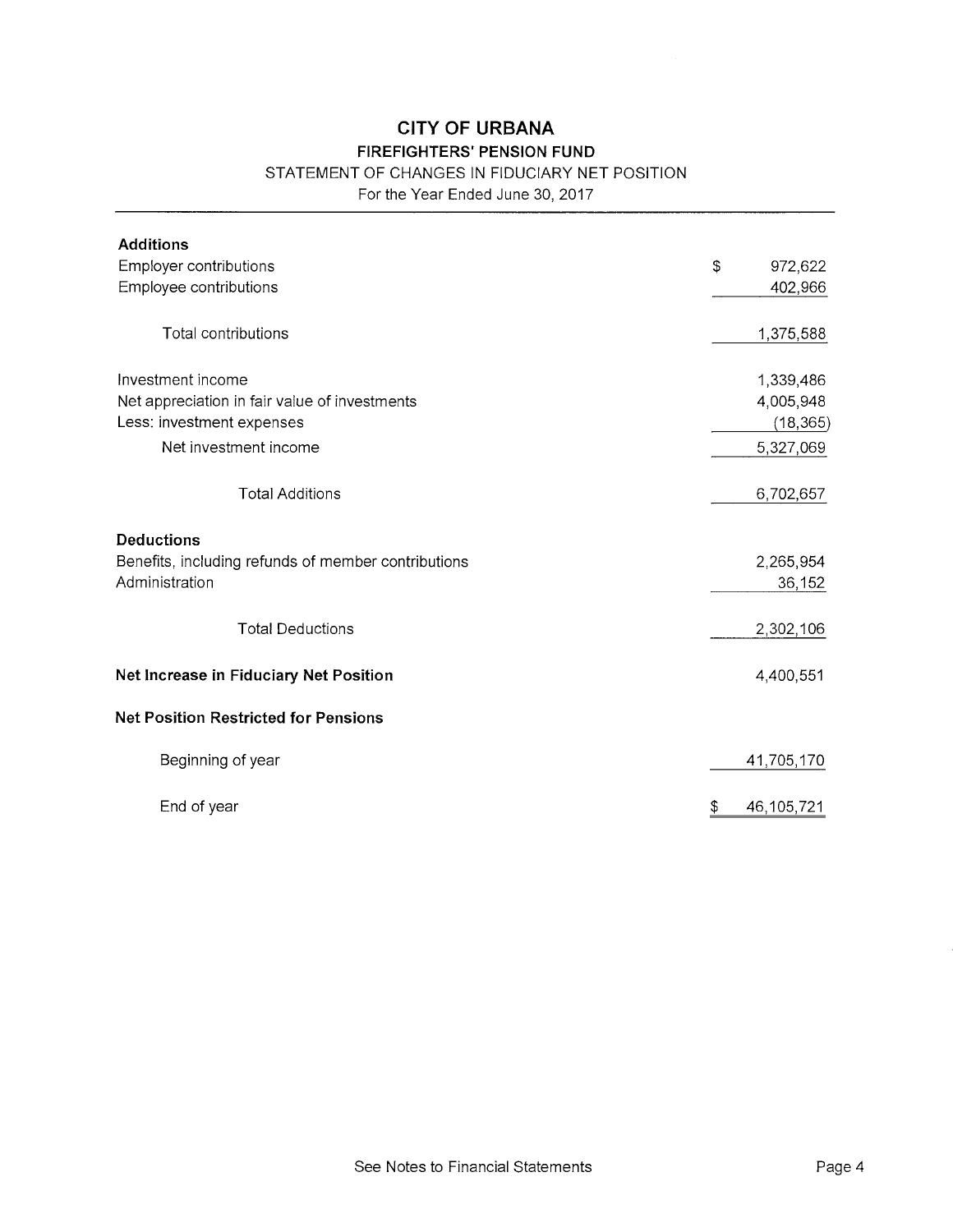# **1. SUMMARY OF SIGNIFICANT ACCOUNTING POLICIES**

The Firefighters' Pension Fund (Pension Fund) is a pension trust fund of the City of Urbana, Illinois. The Pension Fund is used to account for the Firefighters' Pension Plan ("the Plan"), a single-employer, defined benefit plan for sworn firefighter personnel of the City of Urbana ("the City").

The accounting policies of the Pension Fund conform to accounting principles generally accepted in the United States of America as applicable to governmental units. The accepted standard-setting body for establishing governmental accounting and financial reporting principles is the Governmental Accounting Standards Board (GASB).

#### **A. Reporting Entity**

The accompanying financial statements are limited to presenting only the individual Pension Fund and do not include any other funds of the City.

#### **B. Fund Accounting**

The Pension Fund uses funds to report on its fiduciary net position and the changes in its fiduciary net position. Fund accounting is designed to demonstrate legal compliance and to aid financial management by segregating transactions related to certain governmental functions or activities. A fund is a separate accounting entity with a self-balancing set of accounts. The Pension Fund is classified in this report in the fiduciary category.

#### **C. Measurement Focus and Basis of Accounting**

The accounting and financial reporting treatment applied to a fund is determined by its measurement focus. The Pension Fund is accounted for on a flow of economic resources measurement focus. With this measurement focus, all assets, deferred outflows of resources, liabilities and deferred outflows of resources associated with the operation of these funds are included on the balance sheet.

The Pension Fund is accounted for using the accrual basis of accounting. Consequently, its additions are recognized when they are earned and its deductions are recognized when they are incurred.

#### **D. Investments**

Investment purchases are recorded as of the trade date. Investments are stated at fair value for both reporting and actuarial purposes.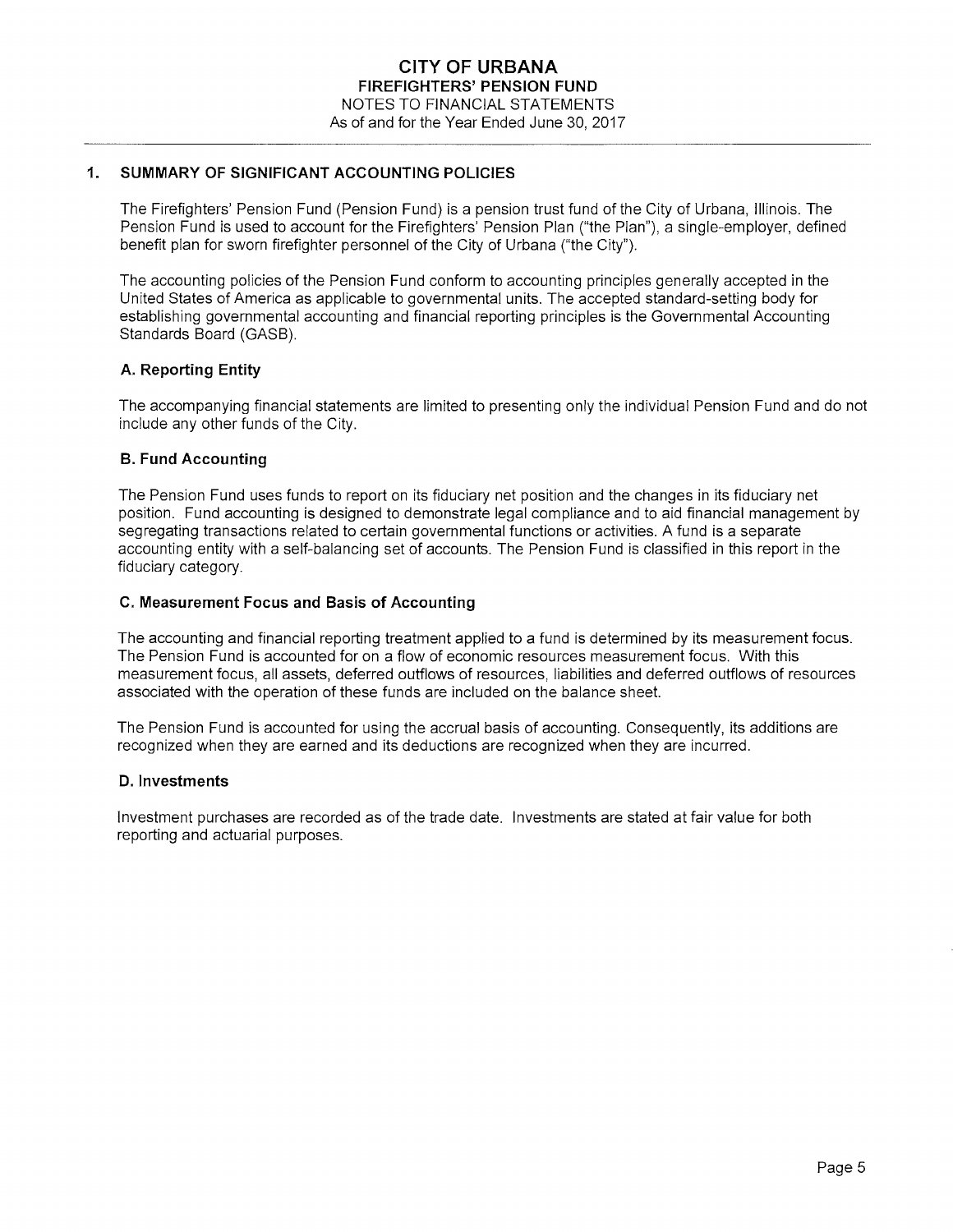#### **2. PLAN DESCRIPTION**

#### **A. Plan Administration**

Firefighter sworn personnel are covered by the Firefighters' Pension Plan which is a defined benefit singleemployer pension plan. Although this is a single-employer pension plan, the defined benefits and employee and minimum employer contributions are governed by Illinois Compiled Statutes (40 ILCS 5/3-1) and may be amended only by the Illinois legislature. The City accounts for the Firefighters' Pension Plan as a pension trust fund.

The Plan is governed by a five-member pension board. Two members are appointed by the City's Mayor, one pension beneficiary is elected by the membership, and two fire employees are elected by the membership.

#### **B. Plan Membership**

At July 1, 2016, the measurement date, membership of the plan was as follows:

| b    |
|------|
| - 55 |
|      |

# **C. Benefits Provided**

As provided for in the Illinois Compiled Statutes, the Firefighters' Pension Fund provides retirement benefits as well as death and disability benefits to employees grouped into two tiers. Tier 1 is for employees hired prior to January 1, 2011 and Tier 2 is for employees hired after that date. The following is a summary of the Firefighters' Pension Fund as provided for in Illinois Compiled Statutes.

Tier 1 - Covered employees attaining the age of 50 or more with 20 or more years of creditable service are entitled to receive a monthly retirement benefit of one half of the monthly salary attached to the rank held in the fire service at the date of retirement. The monthly pension shall be increased by one twelfth of 2.5% of such monthly salary for each additional month over 20 years of service through 30 years of service to a maximum of 75% of such monthly salary. Employees with at least 10 years but less than 20 years of credited service may retire at or after age 60 and receive a reduced retirement benefit. The monthly pension of a firefighter who retired with 20 or more years of service after January 1, 1977 shall be increased annually, following the first anniversary date of retirement and paid upon reaching at least the age 55, by 3% of the original pension and 3% compounded annually thereafter.

Tier 2 - Covered employees attaining the age of 55 or more with 10 or more years of creditable service are entitled to receive a monthly pension of 2.5% of the final average salary for each year of creditable service. The salary is initially capped at \$106,800 but increases annually thereafter and is limited to 75% of final average salary. Employees with 10 or more years of creditable service may retire at or after age 50 and receive a reduced retirement benefit. The monthly pension of a firefighter shall be increased annually on the January 1 occurring either on or after the attainment of age 60 or the first anniversary of the pension start date, whichever is later. Each annual increase shall be calculated at 3% or one-half the annual unadjusted percentage increase in the CPI, whichever is less.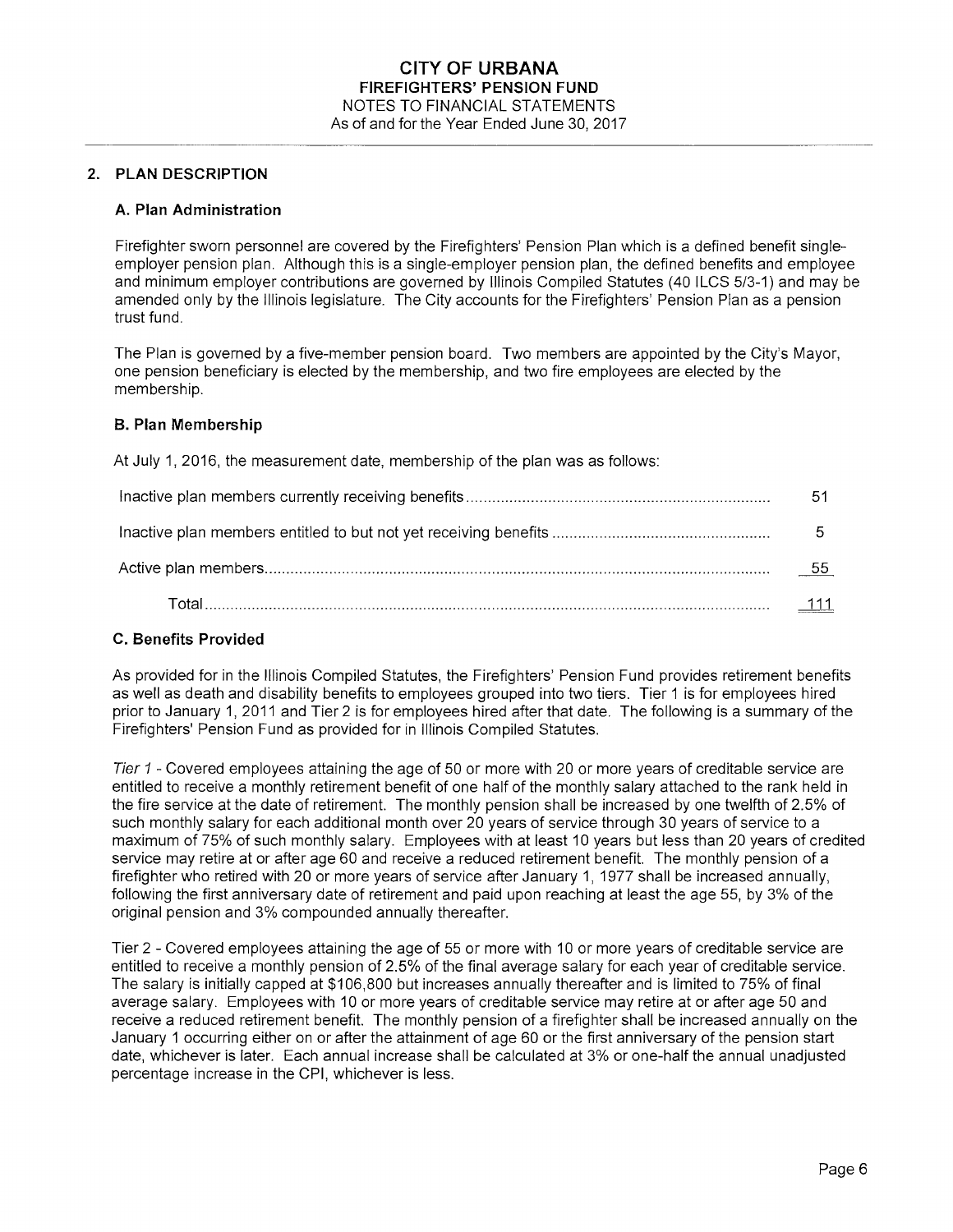#### **D. Contributions**

Participants are required by Illinois Compiled Statutes (ILCS) to contribute 9.455% of their base salary to the Plan. If a participant leaves covered employment with less than 20 years of service, accumulated participant contributions may be refunded without accumulated interest. The City is required to contribute the remaining amounts necessary to finance the Plan as actuarially determined by an enrolled actuary. Effective January 1, 2011, the City's contributions must accumulate to the point where the past service cost for the Plan is 90% funded by the year 2040. For the year ended June 30, 2017, the City's contribution was 22.95% of covered payroll.

#### **3. DEPOSITS AND INVESTMENTS**

#### **A. Investment Policy**

Illinois Statutes authorize the Pension Fund to make deposits/investments in insured commercial banks, savings and loan institutions, obligations of the U.S. Treasury and U.S. Agencies, insured credit union shares, money market mutual funds with portfolios of securities issued or guaranteed by the United States or agreement to repurchase these same obligations, repurchase agreements, short-term commercial paper rated within the three highest classifications by at least two standard rating services, the Illinois Funds Investment Pool, and IMET. Pension funds may also invest in certain non-U.S. obligations, Illinois municipal corporations tax anticipation warrants, veteran's loans, obligations of the State of Illinois and its political subdivisions, and the Illinois insurance company general and separate accounts, mutual funds meeting certain requirements, equity securities, and corporate bonds meeting certain requirements. Pension funds with net assets in excess of \$10,000,000 and an appointed investment adviser may invest an additional portion of its assets in common and preferred stocks and mutual funds, that meet certain requirements. The Pension Fund allows funds to be invested in any type of security authorized by the Illinois Pension Code.

The Pension Fund allows funds to be invested in any type of security authorized by the Illinois Pension Code. The firefighters' pension fund's informal investment policy, in accordance with Illinois Statutes, establishes the following target allocation across asset classes:

| <b>Asset Class</b>       | Target | Long-Term<br><b>Expected Real</b><br>Rate of Return |
|--------------------------|--------|-----------------------------------------------------|
|                          |        |                                                     |
| U.S. Government/Agencies | 15%    | 0.8%                                                |
| Certificates of Deposit  | 10%    | 0.1%                                                |
| Municipal Bonds          | 5%     | $0\%$                                               |
| Corporate Bonds          | 5%     | 0.2%                                                |
| Equities                 | 65%    | 3.5%                                                |

State statutes limit the Pension Fund's investments in equities, mutual funds and variable annuities to 65%. Securities in any one company should not exceed 5% of the total fund.

The long-term expected rate of return on the Pension Fund's investments was determined using an asset allocation study conducted by the Pension Fund's investment management consultant as of June 30, 2017, in which best-estimate ranges of expected future real rates of return (net of pension plan investment expense and inflation) were developed for each major asset class. These ranges were combined to produce long-term expected rate of return by weighting the expected future real rates of return by the target asset allocation percentage and by adding expected inflation. Best estimates or arithmetic real rates of return for each major asset class included in the Fund's target asset allocation as of June 30, 2017 are listed in the table above.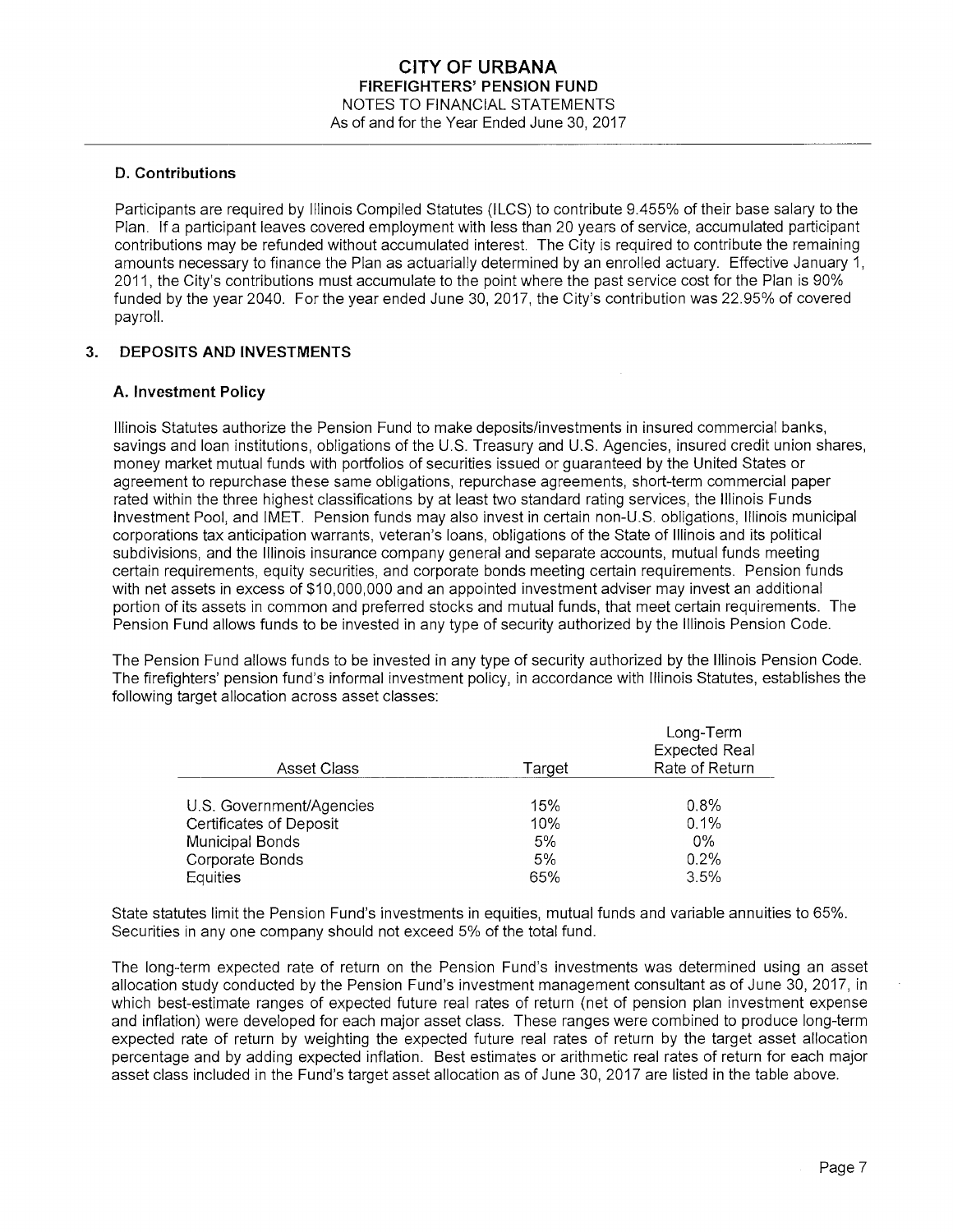#### **B. Custodial Credit Risk - Deposits**

With respect to deposits, custodial credit risk refers to the risk that, in the event of a bank failure, the government's deposits may not be returned to it. As of June 30, 2017, the Fund's bank deposits were covered by FDIC insurance.

#### **C. Custodial Credit Risk - Investments**

With respect to investments, custodial credit risk refers to the risk that, in the event of the failure of the counterparty to the investment, the Pension Fund will not be able to recover the value of its investments that are in possession of an outside party. As of June 30, 2017, no investments were exposed to custodial credit risk.

#### **D. Interest Rate Risk**

Interest rate risk is the risk that changes in interest rates will adversely affect the value of an investment.

As of June 30, 2017, the Pension Fund's investments were as follows:

|                  |      | Maturity (in Years) |   |           |    |           |    |              |
|------------------|------|---------------------|---|-----------|----|-----------|----|--------------|
|                  |      | Less than           |   |           |    |           |    | More than    |
| Fair Value       |      |                     |   | $1 - 5$   |    | $6 - 10$  |    | 10           |
|                  |      |                     |   |           |    |           |    |              |
|                  |      |                     |   |           |    |           |    |              |
| \$<br>4,146,716  | - \$ | 368,446             | S | 2,622,032 | \$ |           |    |              |
|                  |      |                     |   |           |    |           |    |              |
| 6,576,303        |      | 700,819             |   | 3,055,560 |    | 1,758,586 |    | 1,061,338    |
| 318,204          |      |                     |   |           |    | 318,204   |    |              |
| 1,744,810        |      | 180,992             |   | 775,428   |    | 788,390   |    |              |
|                  |      |                     |   |           |    |           |    |              |
| 103,378          |      | 103,378             |   |           |    |           |    |              |
| \$<br>12,889,411 | S    | 1,353,635           | S | 6,453,020 | \$ | 4,021,418 | \$ | 1,061,338    |
|                  |      |                     |   |           |    |           |    | 1,156,238 \$ |

# **E. Concentration of Credit Risk**

Concentration of credit risk is the risk of loss attributed to the magnitude of a government's investment in a single issuer. The Pension Fund's investment policy requires diversification of the investment portfolio to minimize risk of loss resulting from over-concentration in a particular type of security, risk factor, issuer, or maturity.

At June 30, 2017, there was no concentration of credit risk in the investment portfolio.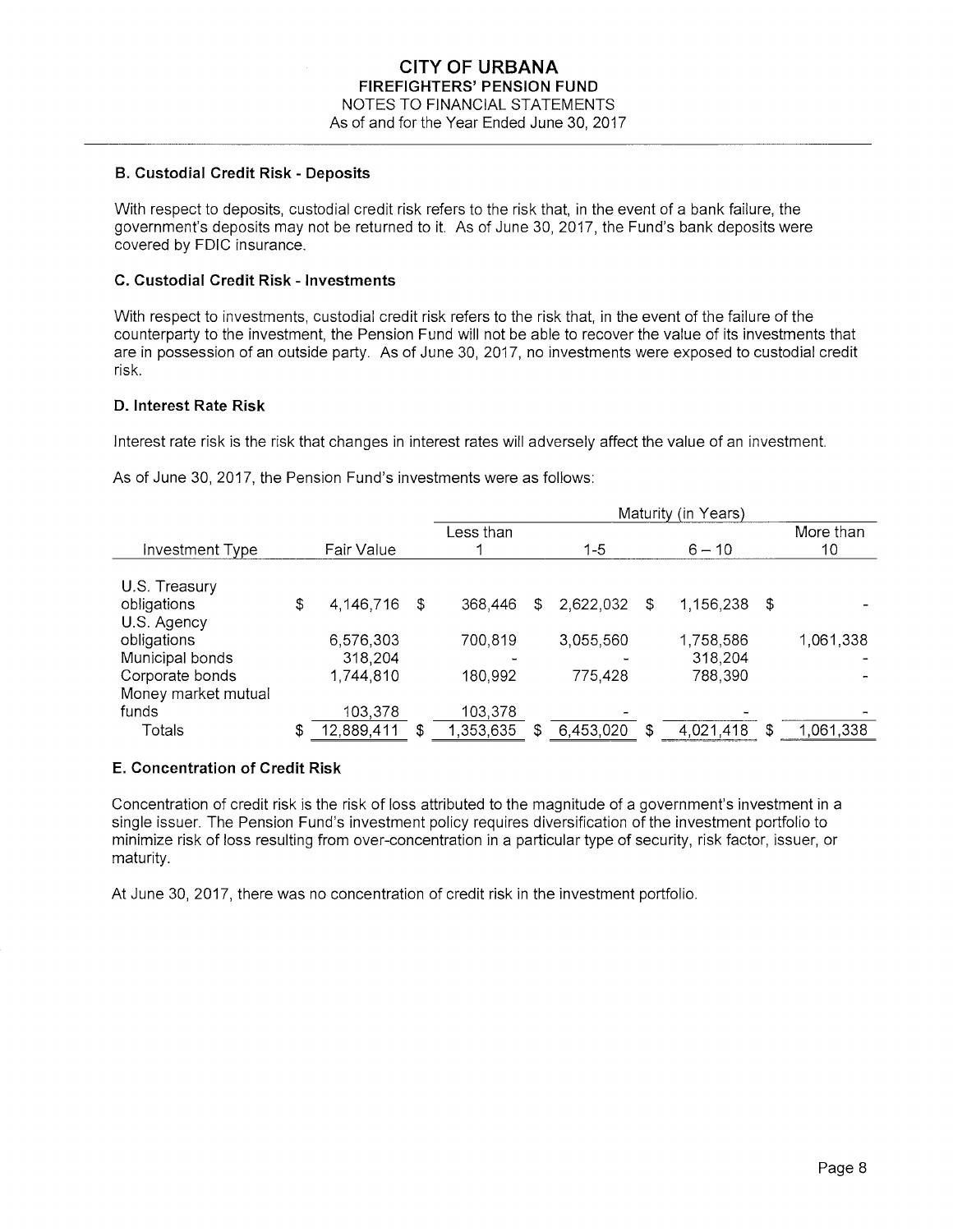# **F. Credit Risk**

State Statutes limit the investments in commercial paper to the top three ratings of two nationally recognized statistical rating organizations (NRSRO's). The Pension Fund's investment policy authorizes investments in any type of security allowed for in Illinois statutes regarding the investment of public funds. As of June 30, 2017, the Pension Fund's investments were rated as follows:

|                                                 | Moody's<br>Investors |
|-------------------------------------------------|----------------------|
| Investment Type                                 | Services             |
|                                                 |                      |
| U.S. agency obligations (implicitly guaranteed) | Ааа                  |
| Municipal bonds                                 | A2                   |
| Corporate bonds                                 | Baa2 - A1            |
| Money market mutual funds                       | Aaa-mf               |

# **G. Rate of Return**

For the year ended June 30, 2017, the annual money-weighted rate of return on pension plan investments, net of Pension Fund investment expense, was 13.54%. The money-weighted rate of return expresses investment performance, net of investment expense, adjusted for the changing amounts actually invested.

#### **H. Fair Value Hierarchy**

The Fund categorizes its fair value measurements within the fair value hierarchy established by generally accepted accounting principles. The hierarchy is based on the valuation inputs used to measure the fair value of the asset. Level 1 inputs are quoted prices in active markets for identical assets; Level 2 inputs are significant other observable inputs; Level 3 inputs are significant unobservable inputs. As of June 30, 2017, the Fund's investments are measured using the market valuation method and valuation inputs as follows:

| Investment Type                 | Level 1 |            | Level 2 |              | Level 3 |                          | Total      |
|---------------------------------|---------|------------|---------|--------------|---------|--------------------------|------------|
|                                 |         |            |         |              |         |                          |            |
| U.S. Treasury obligations       | \$      |            | - \$    | 4,146,716 \$ |         | - \$                     | 4,146,716  |
| U.S. Agency obligations         |         |            |         | 6,576,303    |         |                          | 6,576,303  |
| Corporate bonds                 |         |            |         | 1,744,810    |         |                          | 1,744,810  |
| Municipal bonds                 |         |            |         | 318,204      |         |                          | 318,204    |
| Mutual funds - other than bonds |         | 30.014,870 |         |              |         |                          | 30,014,870 |
| Money market mutual funds -     |         |            |         |              |         |                          |            |
| bond funds                      |         |            |         | 103,378      |         |                          | 103,378    |
| Totals                          | S       | 30,014,870 | \$      | 12,889,411   | \$      | $\overline{\phantom{a}}$ | 42,904,281 |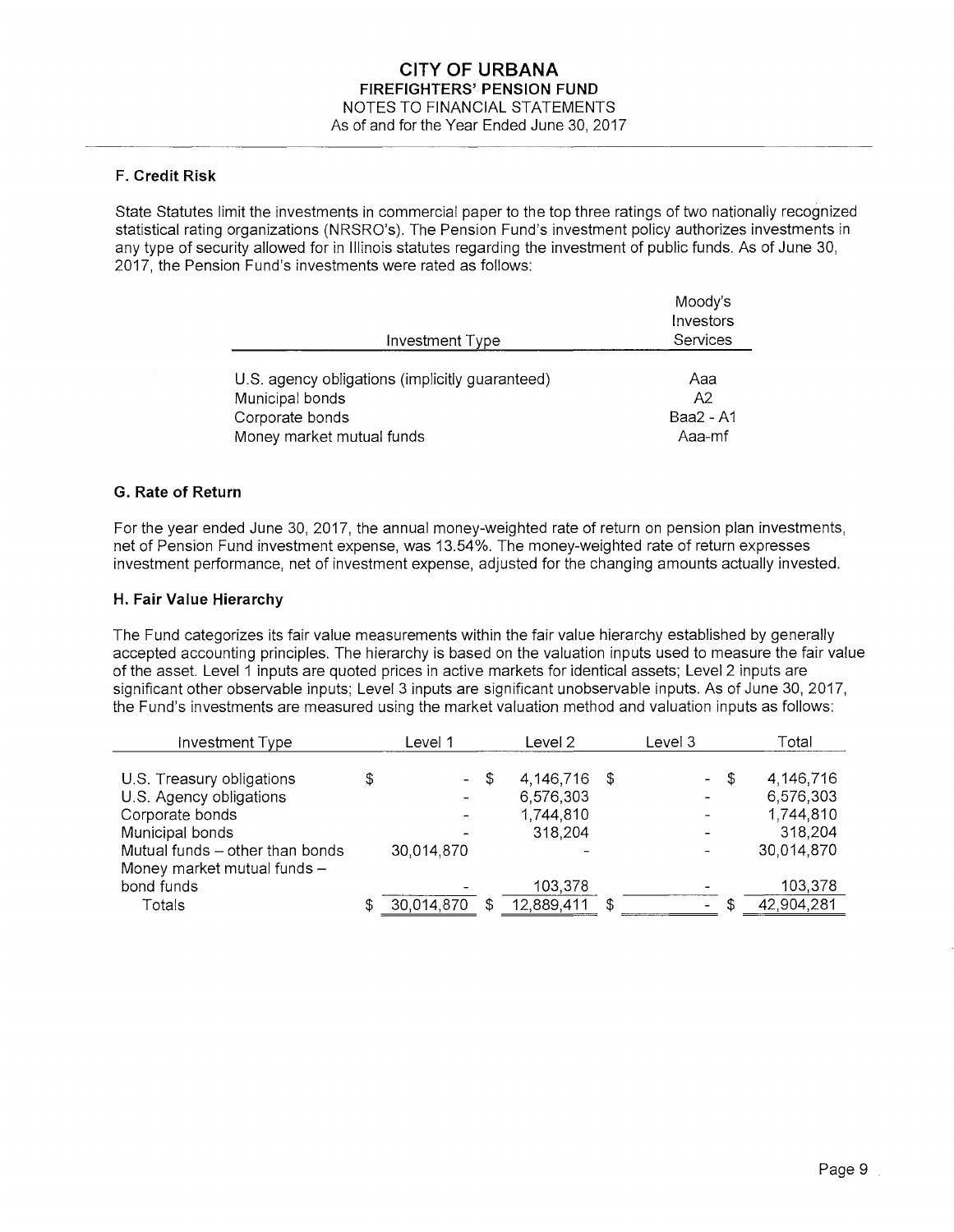# **4. PENSION LIABILITY OF THE CITY**

#### **A. Net Pension Liability**

The components of the net pension liability of the City as of June 30, 2017 were as follows:

| Total pension liability                     | \$. | 55.207.805 |
|---------------------------------------------|-----|------------|
| Plan fiduciary net position                 |     | 46,105,721 |
| City's net pension liability                |     | 9.102.084  |
| Plan fiduciary net position as a percentage |     |            |
| of the total pension liability              |     | 84%        |

The schedule of changes in the City's net pension liability and related ratios, presented as required supplementary information following the notes to the financial statements, presents multi-year trend information related to the funded status of the Pension Fund.

#### **8. Actuarial Assumptions**

The total pension liability above was determined by an actuarial valuation performed as of June 30, 2017 using the following actuarial methods and assumptions:

| Actuarial valuation date   | June 30, 2017    |
|----------------------------|------------------|
| Actuarial cost method      | Entry-age normal |
| Actuarial assumptions:     |                  |
| Projected salary increases | $4.25 - 7.19%$   |
| Inflation                  | 2.50%            |
| Interest rate              | 7.00%            |
| Cost-of-living adjustments | 2.5%             |
| Asset valuation method     | Market value     |

Mortality rates were based on the Lauterbach & Amen 2016 Illinois Firefighters Mortality Table.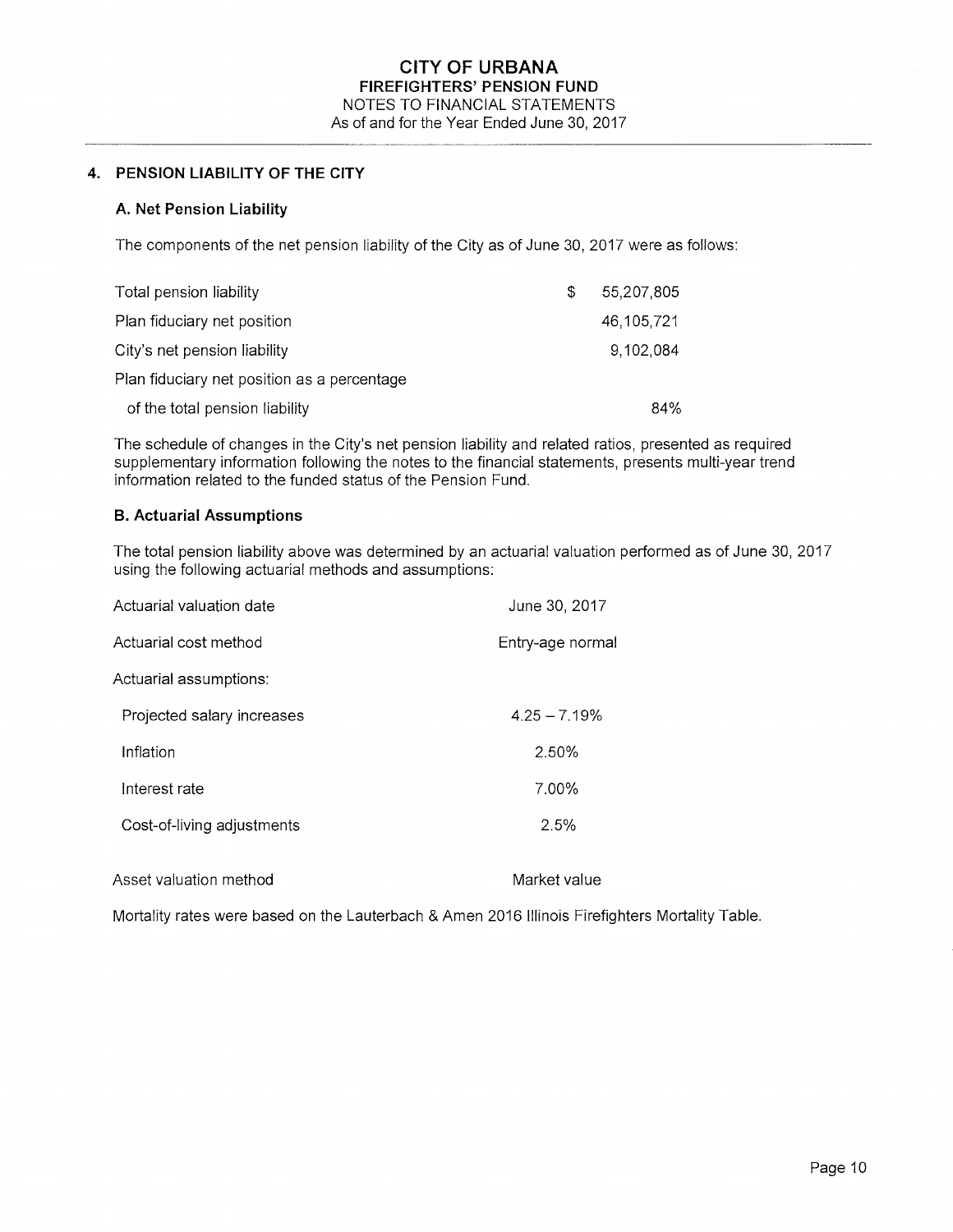#### **C. Discount Rate**

The discount rate used to measure the total pension liability for the Plan was 7.00%, the same as the prior valuation. The projection of cash flows used to determine the discount rate assumed that member contributions will be made at the current contribution rate and that City contributions will be made at rates equal to the difference between actuarially determined contribution rates and the member rate. Based on those assumptions, the Pension Fund's fiduciary net position was projected to be available to make all projected future benefit payments of current plan members. Therefore, the long-term expected rate of return on pension plan investments was applied to all periods of projected benefit payments to determine the total pension liability.

# **D. Discount Rate Sensitivity**

The following is a sensitivity analysis of the net pension liability to changes in the discount rate. The table below presents the pension liability of the firefighters calculated using the discount rate of 7.00% as well as what the net pension liability would be if it were to be calculated using a discount rate that is 1 percentage point lower (6.00%) or 1 percentage point higher (8.00%) than the current rate:

|                       | 1% Decrease  | Current       | 1% Increase |
|-----------------------|--------------|---------------|-------------|
|                       | $(6.00\%)$   | Discount Rate | $(8.00\%)$  |
| Net pension liability | \$17.054.960 | \$9,102,084   | \$2,622,743 |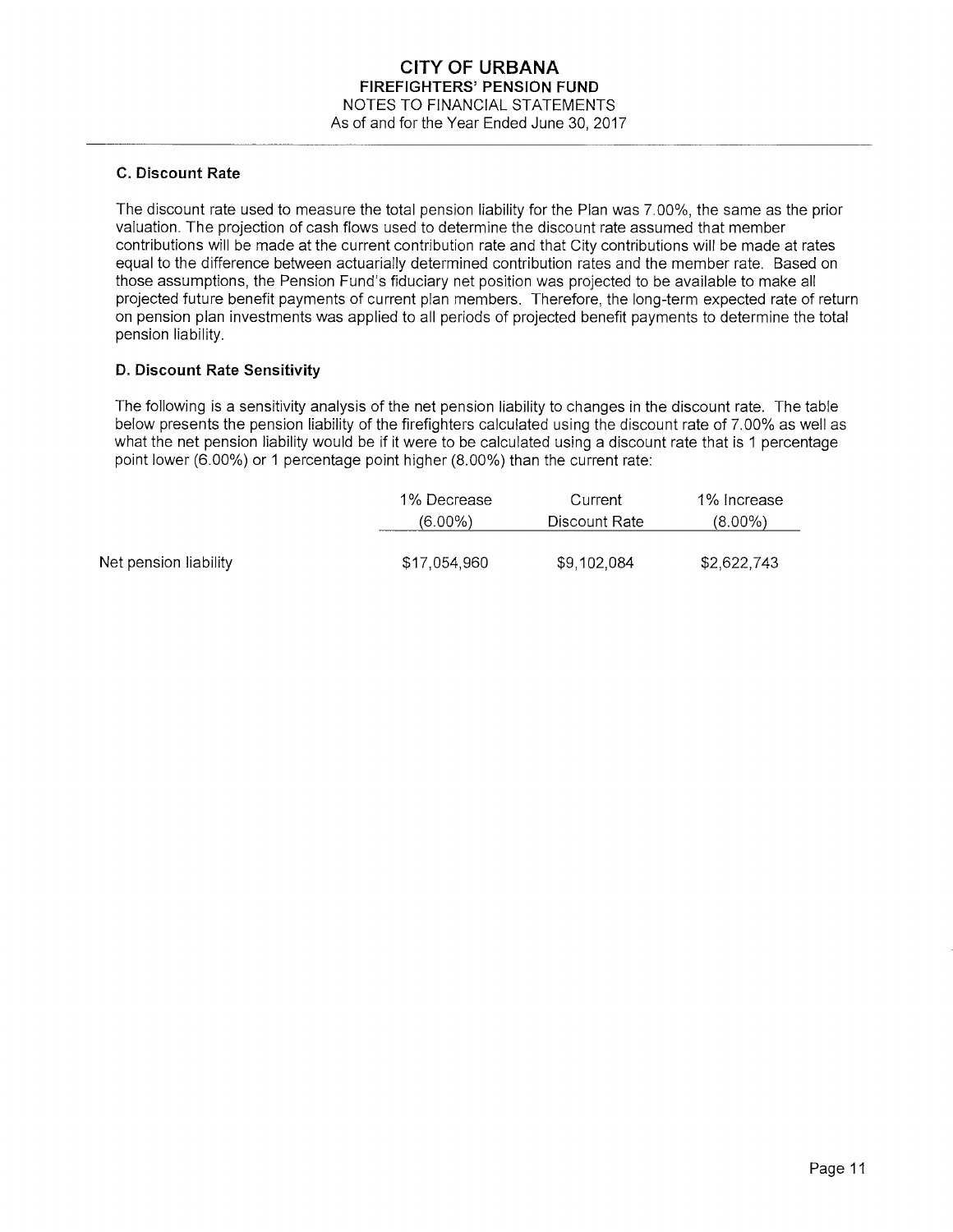# **CITY OF URBANA FIREFIGHTERS' PENSION FUND**

#### SCHEDULE OF CHANGES IN THE CITY'S NET PENSION LIABILITY

AND RELATED RATIOS

Last Four Fiscal Years

|                                                     | 2014             | 2015             | 2016             |      | 2017          |
|-----------------------------------------------------|------------------|------------------|------------------|------|---------------|
|                                                     |                  |                  |                  |      |               |
| <b>Total pension liability</b>                      |                  |                  |                  |      |               |
| Service cost                                        | \$<br>1,214,058  | \$<br>1,196,507  | \$<br>1,168,377  | - \$ | 1,041,804     |
| Interest                                            | 2,893,786        | 3,002,629        | 3,275,512        |      | 3,451,343     |
| Differences between expected and actual experience  | (521,056)        | (17, 671)        | (686, 638)       |      | 1,990,332     |
| Changes of assumptions                              |                  | 685,724          | 2,156,908        |      | 552,401       |
| Benefit payments, including refunds of member       |                  |                  |                  |      |               |
| contributions                                       | (1,991,181)      | (2,072,600)      | (2,201,873)      |      | (2, 265, 954) |
| Net change in total pension liability               | 1,595,607        | 2,794,589        | 3,712,286        |      | 4,769,926     |
| Total pension liability - beginning                 | 42,335,397       | 43,931,004       | 46,725,593       |      | 50,437,879    |
| Total pension liability - ending (a)                | \$<br>43,931,004 | \$<br>46,725,593 | \$<br>50,437,879 | \$   | 55,207,805    |
|                                                     |                  |                  |                  |      |               |
| Plan fiduciary net position                         |                  |                  |                  |      |               |
| Employer contributions                              | \$<br>1,517,629  | \$<br>1,236,008  | \$<br>1,038,747  | \$   | 972,622       |
| Employee contributions                              | 350,475          | 374,389          | 402,718          |      | 402,966       |
| Net investment income                               | 5,208,327        | 1,954,325        | 313,386          |      | 5,327,069     |
| Benefit payments, including refunds of member       |                  |                  |                  |      |               |
| contributions                                       | (1,991,181)      | (2,072,600)      | (2, 201, 873)    |      | (2, 265, 954) |
| Administration                                      | (37, 219)        | (36, 908)        | (43, 824)        |      | (36, 152)     |
| Net change in plan fiduciary net position           | 5,048,031        | 1,455,214        | (490, 846)       |      | 4,400,551     |
| Plan fiduciary net position - beginning             | 35,692,771       | 40,740,802       | 42,196,016       |      | 41,705,170    |
| Plan fiduciary net position - ending (b)            | 40,740,802       | \$<br>42,196,016 | \$<br>41,705,170 | \$   | 46,105,721    |
|                                                     |                  |                  |                  |      |               |
| Employer's net pension liability - ending (a) - (b) | \$<br>3,190,202  | \$<br>4,529,577  | \$<br>8,732,709  | \$   | 9,102,084     |
| Plan fiduciary net position as a percentage of      |                  |                  |                  |      |               |
| the total pension liability                         | 92.74%           | 90.31%           | 82.69%           |      | 83.51%        |
|                                                     |                  |                  |                  |      |               |
| Covered-employee payroll                            | \$<br>3,777,788  | \$<br>3,942,216  | \$<br>4,063,754  | \$   | 4,237,345     |
| Employer's net pension liability as a percentage    |                  |                  |                  |      |               |
| of covered-employee payroll                         | 84.45%           | 114.90%          | 214.89%          |      | 214.81%       |
|                                                     |                  |                  |                  |      |               |

**Notes to Schedule:** 

The Plan implemented GASB Statement No .67 in fiscal year 2014. Information prior to fiscal year 2014 is not available.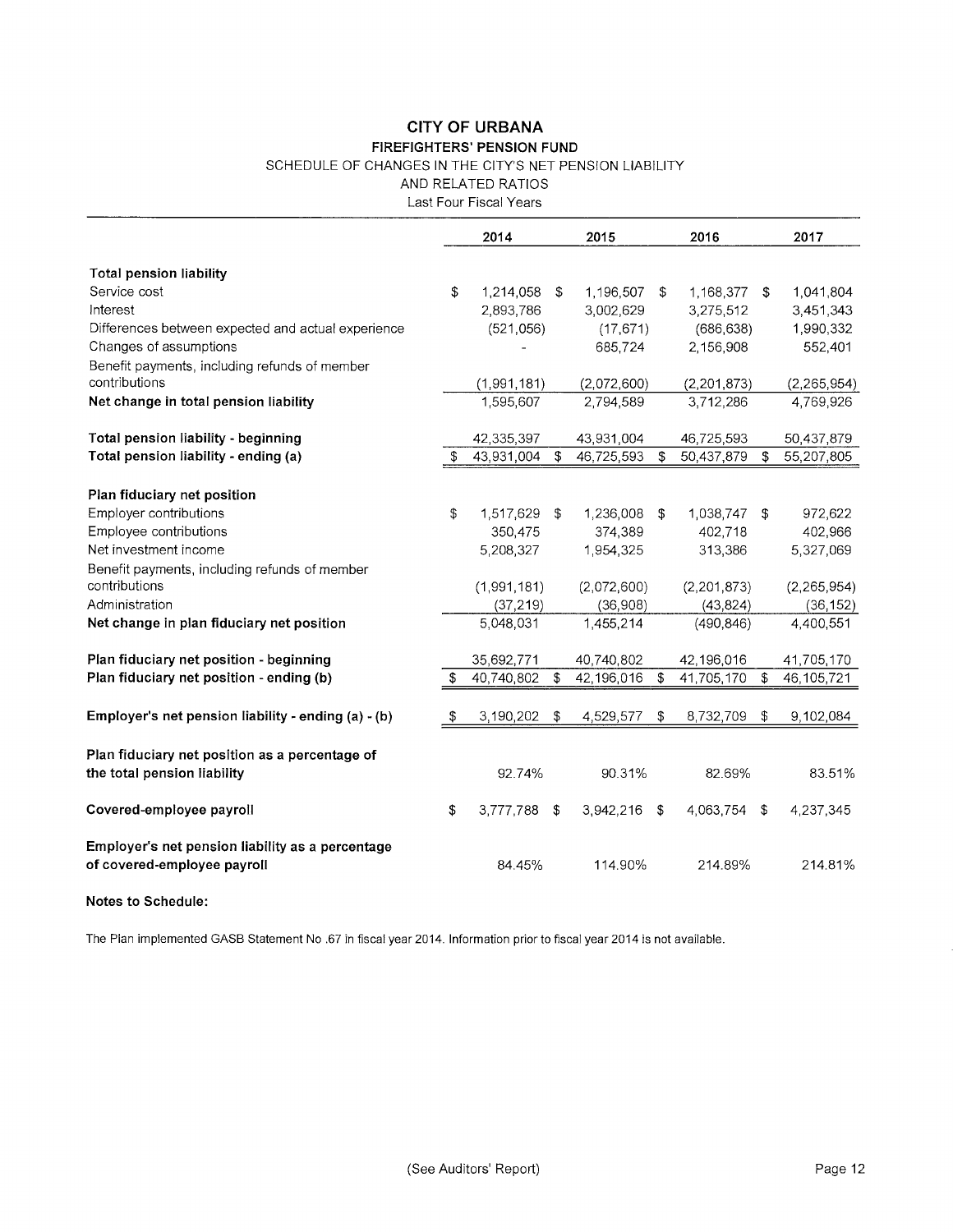# **CITY OF URBANA FIREFIGHTERS' PENSION FUND**

# SCHEDULE OF EMPLOYER CONTRIBUTIONS

Last Ten Fiscal Years

|                                                                                                                                                                                                                                                                           |                 | 2008                                              | 2009                                                                                                                                                          |      | 2010           | 2011            |
|---------------------------------------------------------------------------------------------------------------------------------------------------------------------------------------------------------------------------------------------------------------------------|-----------------|---------------------------------------------------|---------------------------------------------------------------------------------------------------------------------------------------------------------------|------|----------------|-----------------|
| Actuarially determined contribution                                                                                                                                                                                                                                       | \$              | 777.163                                           | \$<br>1,025,535                                                                                                                                               | - \$ | 1,133,720 \$   | 1,220,290       |
| Contributions in relation to the actuarially<br>determined contribution                                                                                                                                                                                                   |                 | 961,372                                           | 1,251,695                                                                                                                                                     |      | 1,372,080      | 1,463,810       |
| Contribution deficiency (excess)                                                                                                                                                                                                                                          | \$              | (184,209)                                         | \$<br>(226,160)                                                                                                                                               | \$   | $(238,360)$ \$ | (243, 520)      |
| Covered-employee payroll                                                                                                                                                                                                                                                  | \$              | 3,012,087                                         | \$<br>3,249,911                                                                                                                                               | -\$  | 3,319,469      | \$<br>3,414,250 |
| Contributions as a percentage of covered-                                                                                                                                                                                                                                 |                 |                                                   |                                                                                                                                                               |      |                |                 |
| employee payroll                                                                                                                                                                                                                                                          |                 | 31.92%                                            | 38.51%                                                                                                                                                        |      | 41.33%         | 42.87%          |
| Notes to Schedule:<br>Methods and assumptions used to determine contribution rates:<br>Actuarial cost method<br>Amortization method<br>Remaining amortization period<br>Asset valuation method<br>Inflation<br>Salary increases<br>Investment rate of return<br>Mortality | Market<br>2.50% | Entry age normal<br>16 years<br>$4.25\% - 7.19\%$ | Level percentage of payroll, closed<br>7.00%, including inflation, net of investment expenses<br>Lauterbach & Amen 2016 Illinois Firefighters Mortality Rates |      |                |                 |

 $\sim$   $\alpha$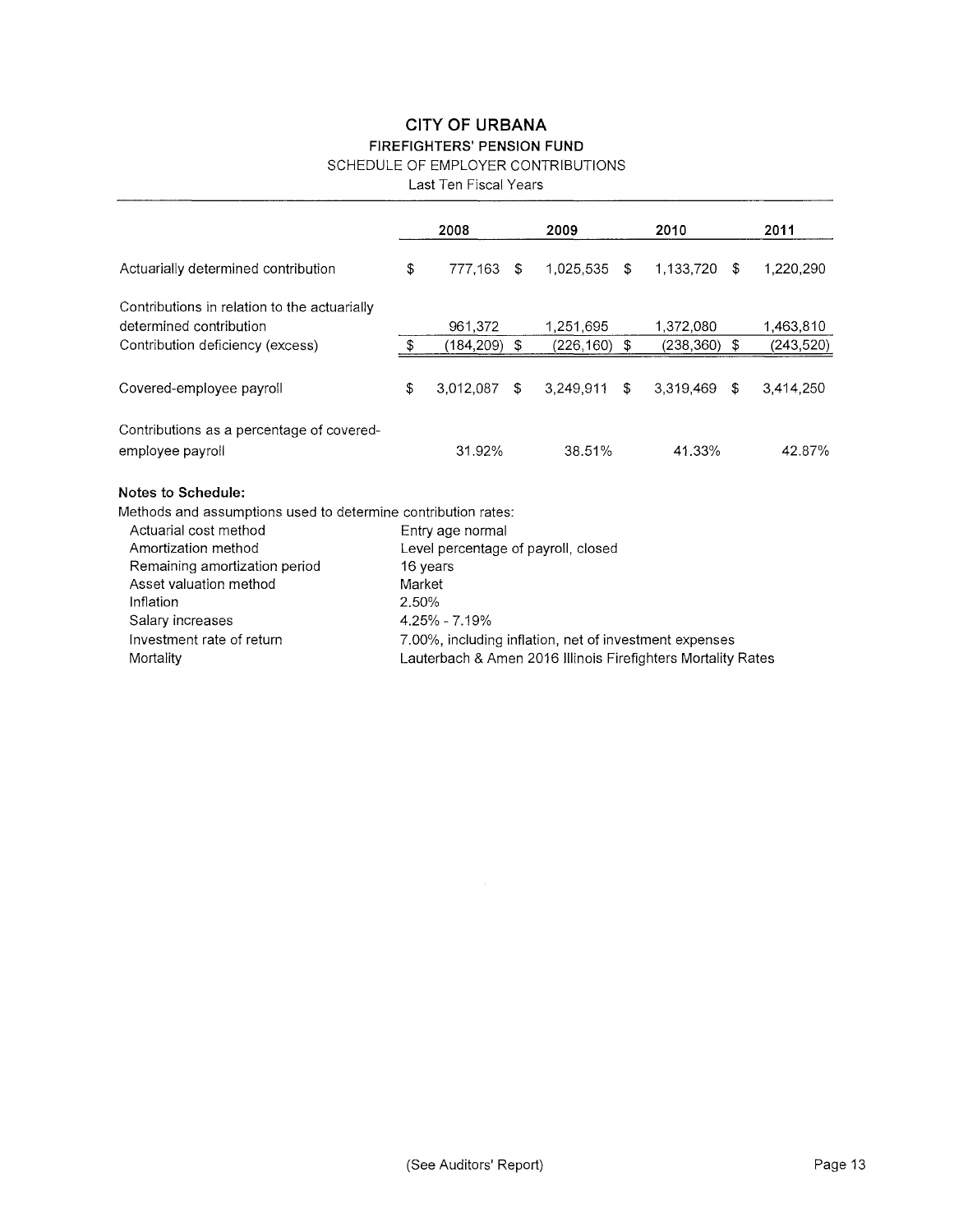| 2012                                | 2013                          | 2014                         | 2015                        | 2016                      | 2017               |
|-------------------------------------|-------------------------------|------------------------------|-----------------------------|---------------------------|--------------------|
| \$<br>1,182,977<br>\$               | \$<br>1,245,665               | 1,179,662<br>\$              | 1,179,662<br>\$             | 1,117,736<br>\$           | 1,082,119          |
| \$<br>1,403,306<br>(220, 329)<br>\$ | 1,482,369<br>\$<br>(236, 704) | 1,517,629<br>\$<br>(337,967) | 1,236,008<br>\$<br>(56,346) | 1,038,747<br>\$<br>78,989 | 972,622<br>109,497 |
| \$<br>\$<br>2.645,435               | \$<br>3,872,621               | 3,777,788<br>\$              | 3,942,216<br>\$             | \$<br>4.063,754           | 4,237,345          |
| 53.05%                              | 38.28%                        | 40.17%                       | 31.35%                      | 25.56%                    | 22.95%             |